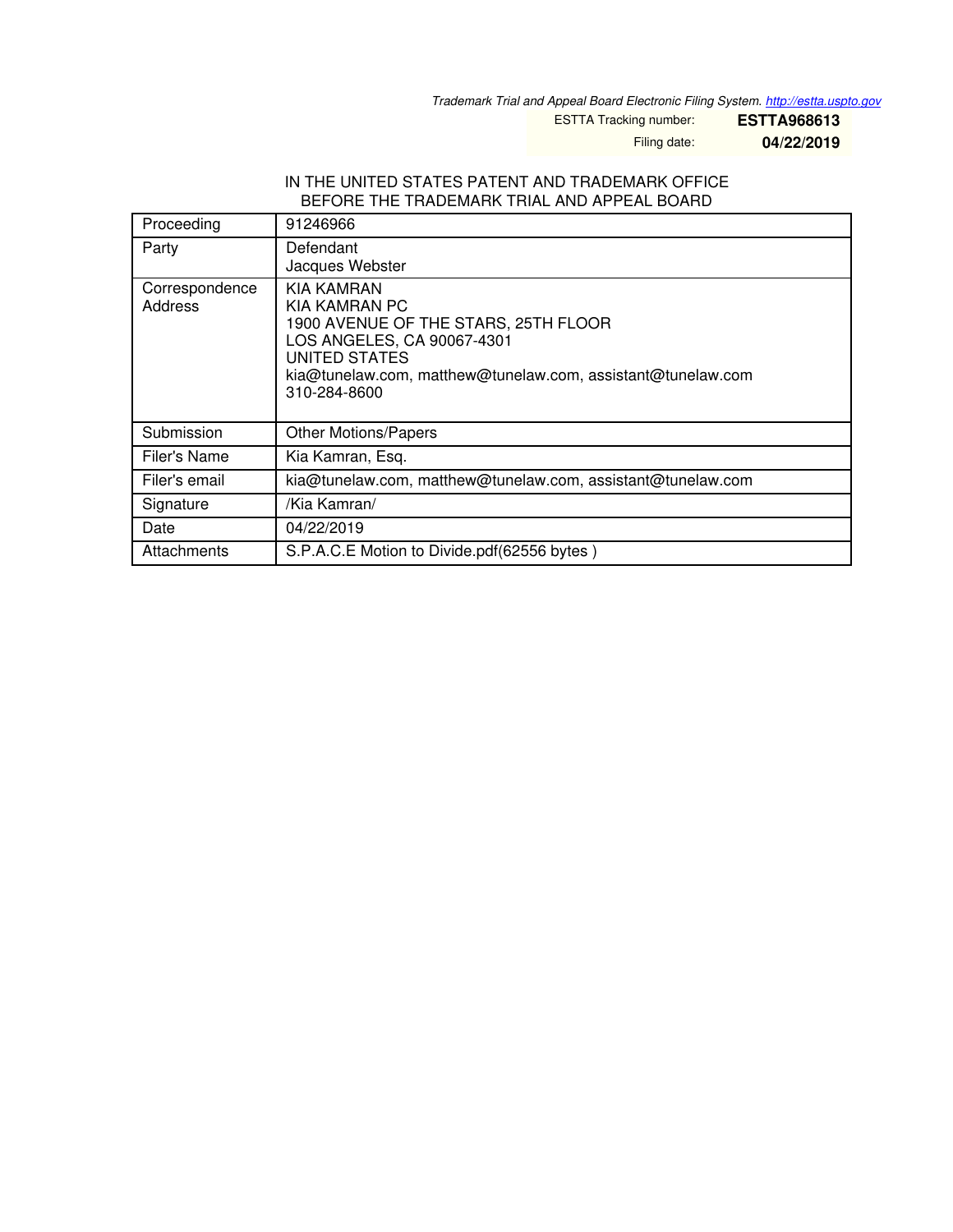## IN THE UNITED STATES PATENT AND TRADEMARK OFFICE BEFORE THE TRADEMARK TRIAL AND APPEAL BOARD

| Dominick Russell, |  |
|-------------------|--|
| Opposer,          |  |
| v.                |  |
| Jacques Webster,  |  |
| Applicant.        |  |

Opposition No. 91246966

Application Serial No. 88/096,363 Mark: S.P.A.C.E

#### MOTION TO DIVIDE APPLICATION

Jacques Webster ("Applicant"), by his undersigned attorneys, hereby respectfully requests for the reasons specified in Applicant's accompanying Memorandum that Applicant's **S.P.A.C.E** mark be divided into two applications as follows:

Child application seeking to register the mark in one (1) class, namely, International Class 018 for "Bags; backpacks; umbrellas; carrying cases; canes; purses and wallets; dog apparel; luggage";

Parent application seeking to register the mark in one (1) class, namely International Class 025 for "Clothing, namely, t-shirts, shirts, long-sleeved shirts, polo shirts, hooded shirts, sweatshirts, hooded sweatshirts, jerseys, shorts, sweat pants, jackets, scarves, pajamas, robes, boxer shorts, boxer briefs, underwear, head bands, wrist bands as clothing, swimsuits, skirts, dresses, bras, cardigans, blouses, tank tops, pants, coats, sweaters, leg warmers, socks, belts; footwear, namely, shoes, athletic shoes, slippers, boots, sandals; headwear, namely, hats, visors, beanies and caps".

As set forth in Applicant's accompanying Memorandum, the present motion should be granted because, inter alia, Opposer's Notice of Opposition does not include any allegations in Opposition to Applicant's use and registration of his mark in International Class 018, and Opposer has failed to submit the requisite fee to oppose such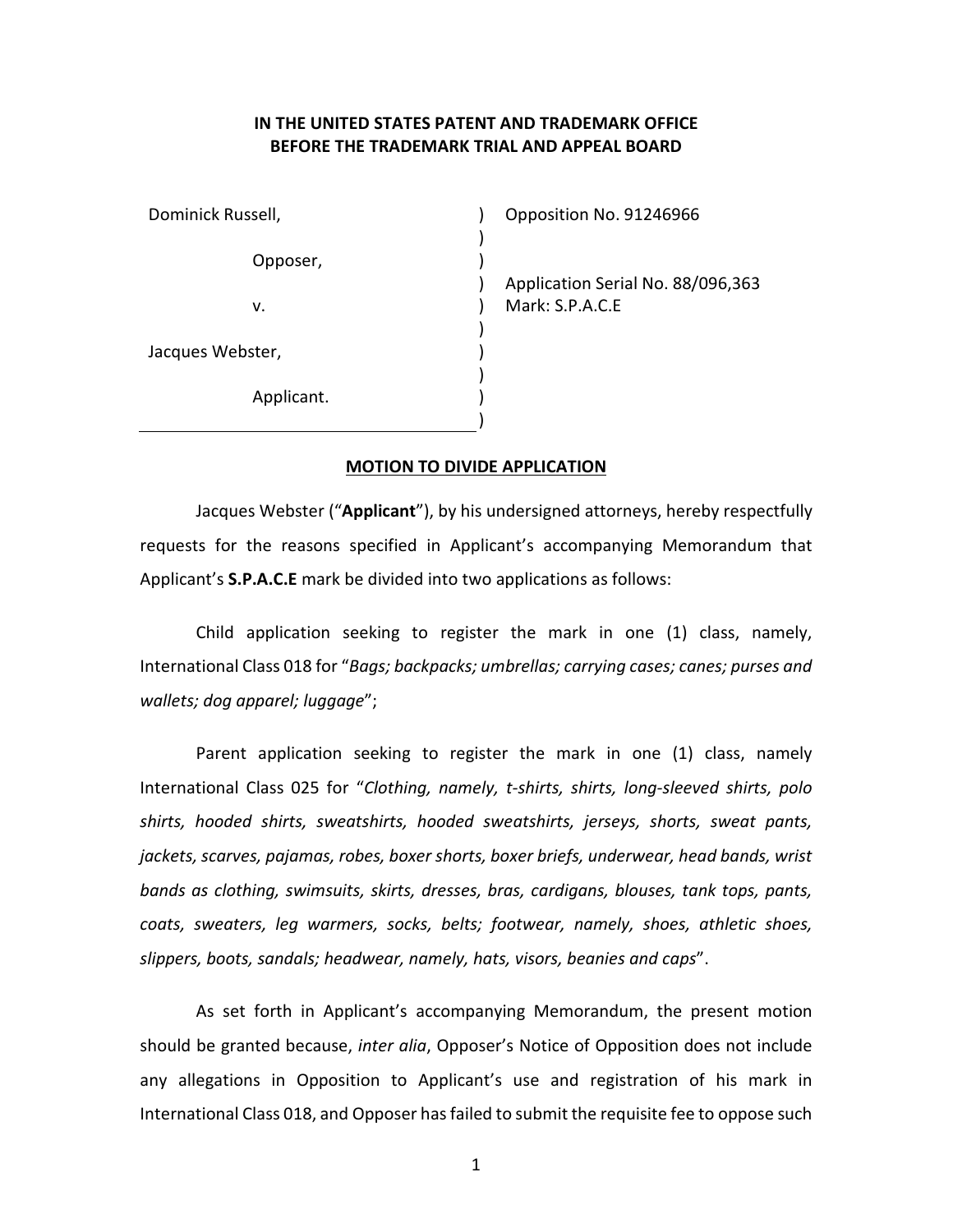International Class. The requested division of International Class 018 from this Opposition will streamline the present proceedings and enable Applicant's mark to proceed to registration in unopposed International Class 018.

Accompanying this motion is the requisite fee for Applicant's request.

Respectfully Submitted,

Dated: April 22, 2019 By: <u>Kia Kamran/</u>

Kia Kamran, Esq. Kia Kamran P.C. Attorney for Applicant 1900 Avenue of the Stars, 25th Floor Los Angeles, CA 90067-4301 (310) 284-8600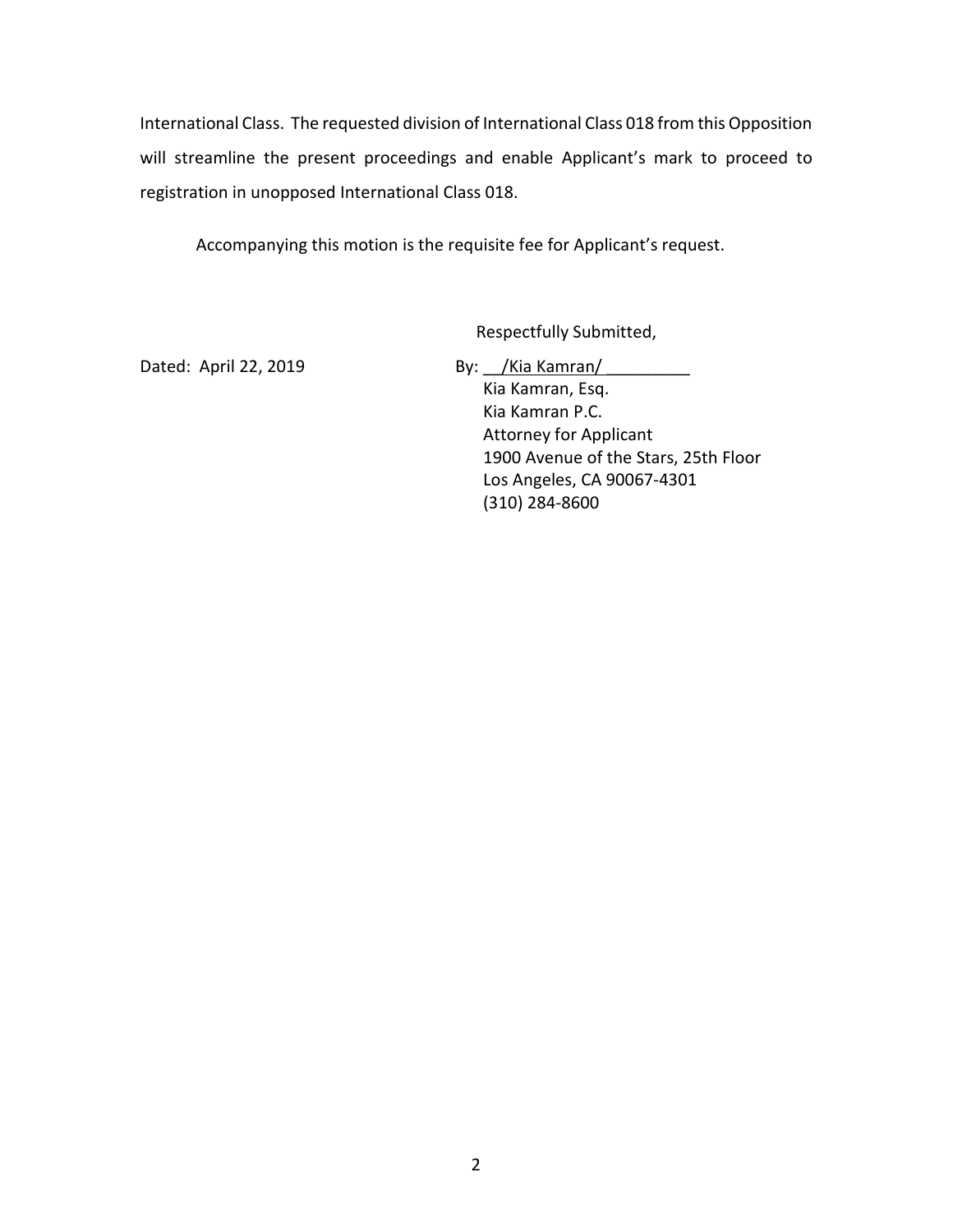### PROOF OF SERVICE

I hereby certify that a true and complete copy of the foregoing MOTION TO DIVIDE APPLICATION has been served on Opposer's counsel via email on April 22, 2019, to:

> Rebecca Liebowitz, Esq. Damon Wright, Esq. Catherine Mitros, Esq. rliebowitz@venable.com trademarkdocket@venable.com cmitros@venable.com pjmiles@venable.com Venable LLP P.O. Box 34385 Washington, D.C. 20043

### /Kia Kamran/

Kia Kamran, Esq.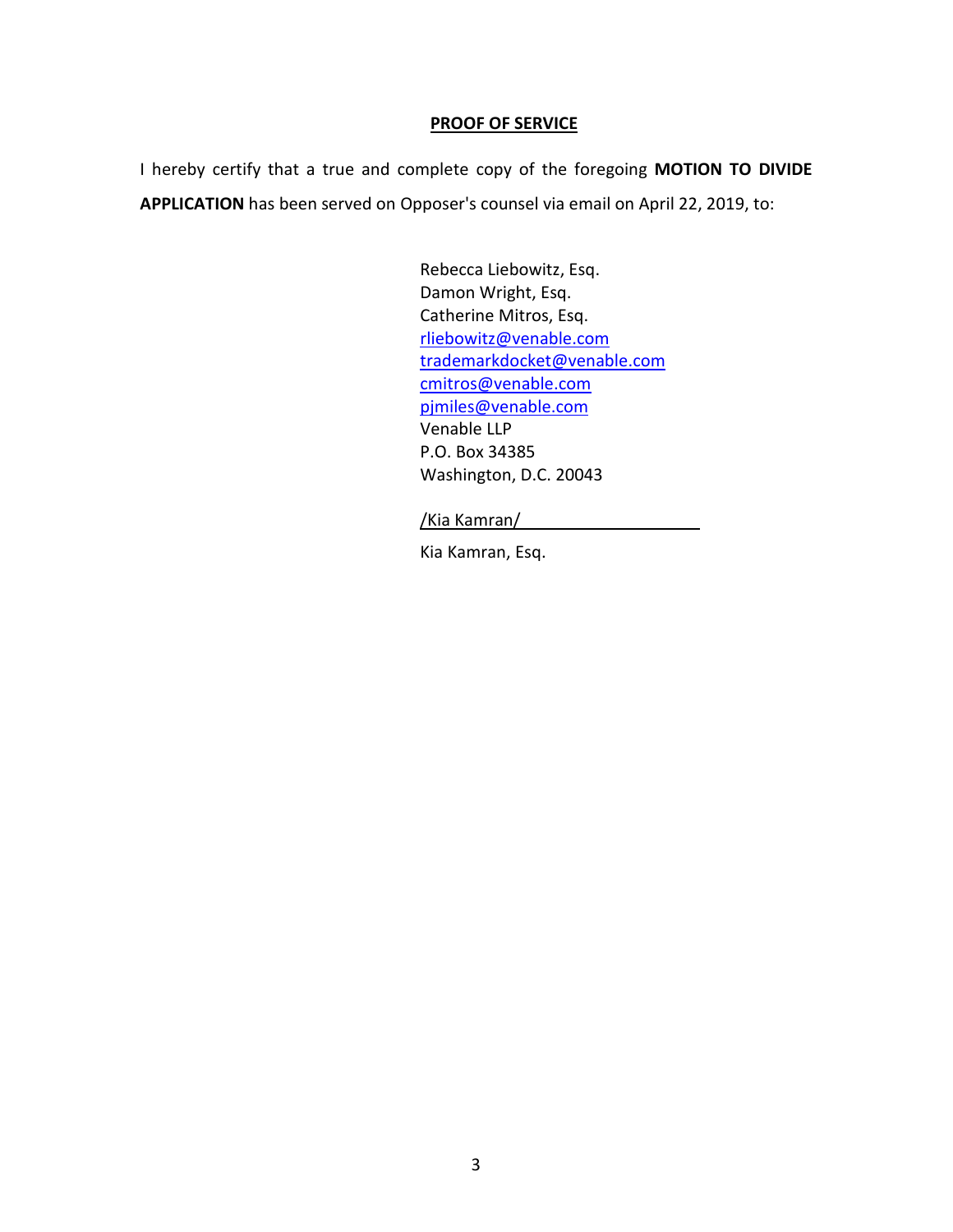# IN THE UNITED STATES PATENT AND TRADEMARK OFFICE BEFORE THE TRADEMARK TRIAL AND APPEAL BOARD

 $\lambda$  $\lambda$  $\lambda$ ) ) ) ) ) ) )

| Dominick Russell, |            |  |  |
|-------------------|------------|--|--|
|                   | Opposer,   |  |  |
| v.                |            |  |  |
| Jacques Webster,  |            |  |  |
|                   | Applicant. |  |  |

Opposition No. 91246966

Application Serial No. 88/096,363 Mark: S.P.A.C.E

# MEMORANDUM IN SUPPORT OF APPLICANT'S MOTION TO DIVIDE APPLICATION

As provided in 37 C.F.R. Section 2.87, "[a]n application may be divided into two or more separate applications upon the payment of a fee." With respect to mark applications that are subject to an opposition, a divisional request is permissible "upon motion granted by the Trademark Trial and Appeal Board." See id. part (c)(1). Accordingly, if an application that is the subject of an opposition includes multiple classes, not all of which have been opposed, the applicant may file a motion to divide out the unopposed classes. See TMBP § 516.

Applicant respectfully moves to divide out International Class 018 in its entirety from the remainder of its Application No. 88/096,363, the remaining classes of which are subject to this present Opposition. Applicant's motion should be granted because, inter alia, Opposer's Notice of Opposition does not include any allegations in opposition to Applicant's use and registration of the Mark in International Class 018, and Opposer has failed to submit the requisite fee to oppose such International Class. The requested division of International Class 018 from this Opposition will streamline the present proceedings and enable Applicant's mark to proceed to registration in unopposed International Class 018.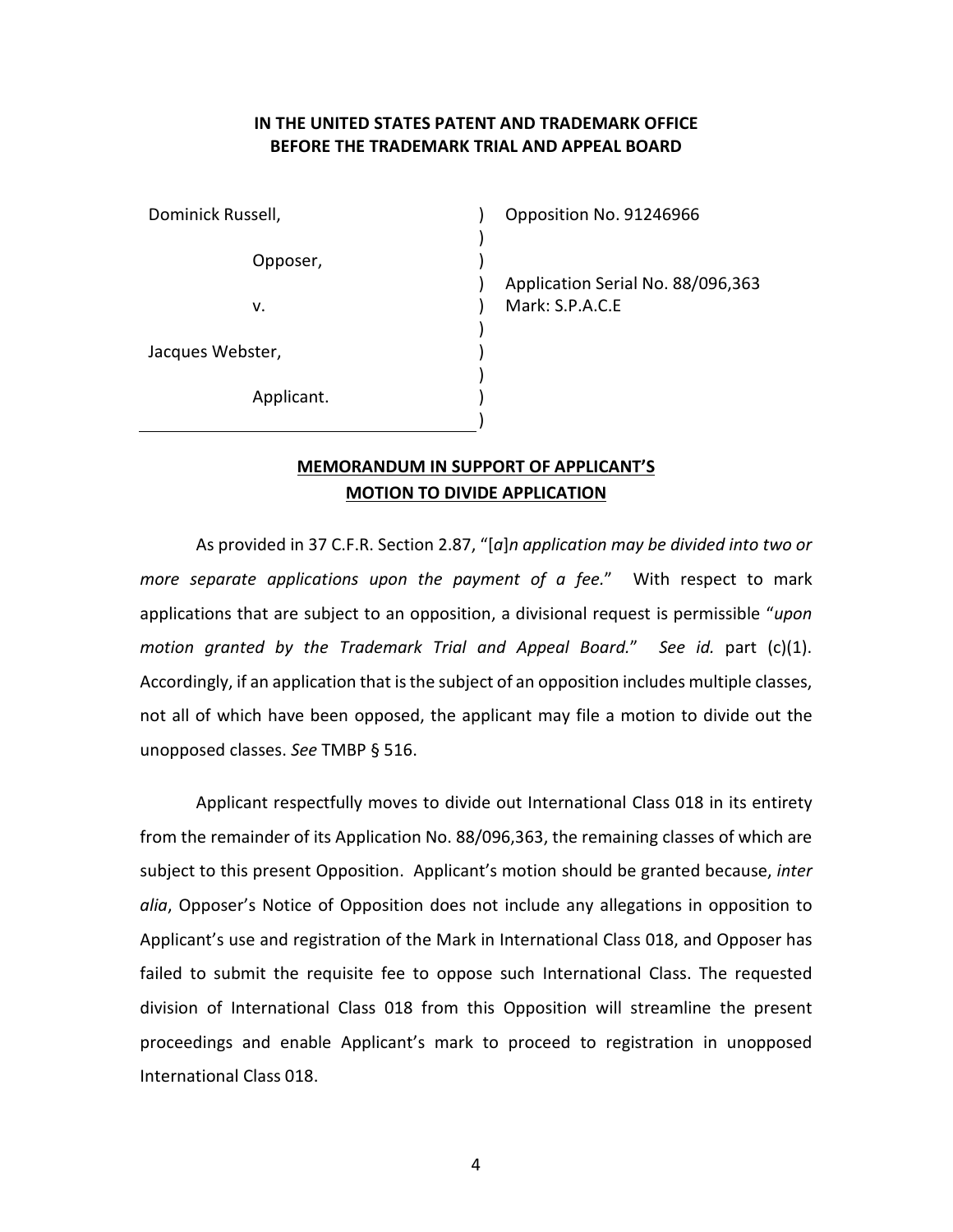Applicant respectfully requests that his Application be divided in accordance with his Motion to Divide Application. Accompanying this motion is the requisite fee for Applicant's request.

Respectfully Submitted,

Dated: April 22, 2019 By: <u>/Kia Kamran/</u> 2019 Kia Kamran, Esq. Kia Kamran P.C. Attorney for Applicant 1900 Avenue of the Stars, 25th Floor Los Angeles, CA 90067-4301 (310) 284-8600